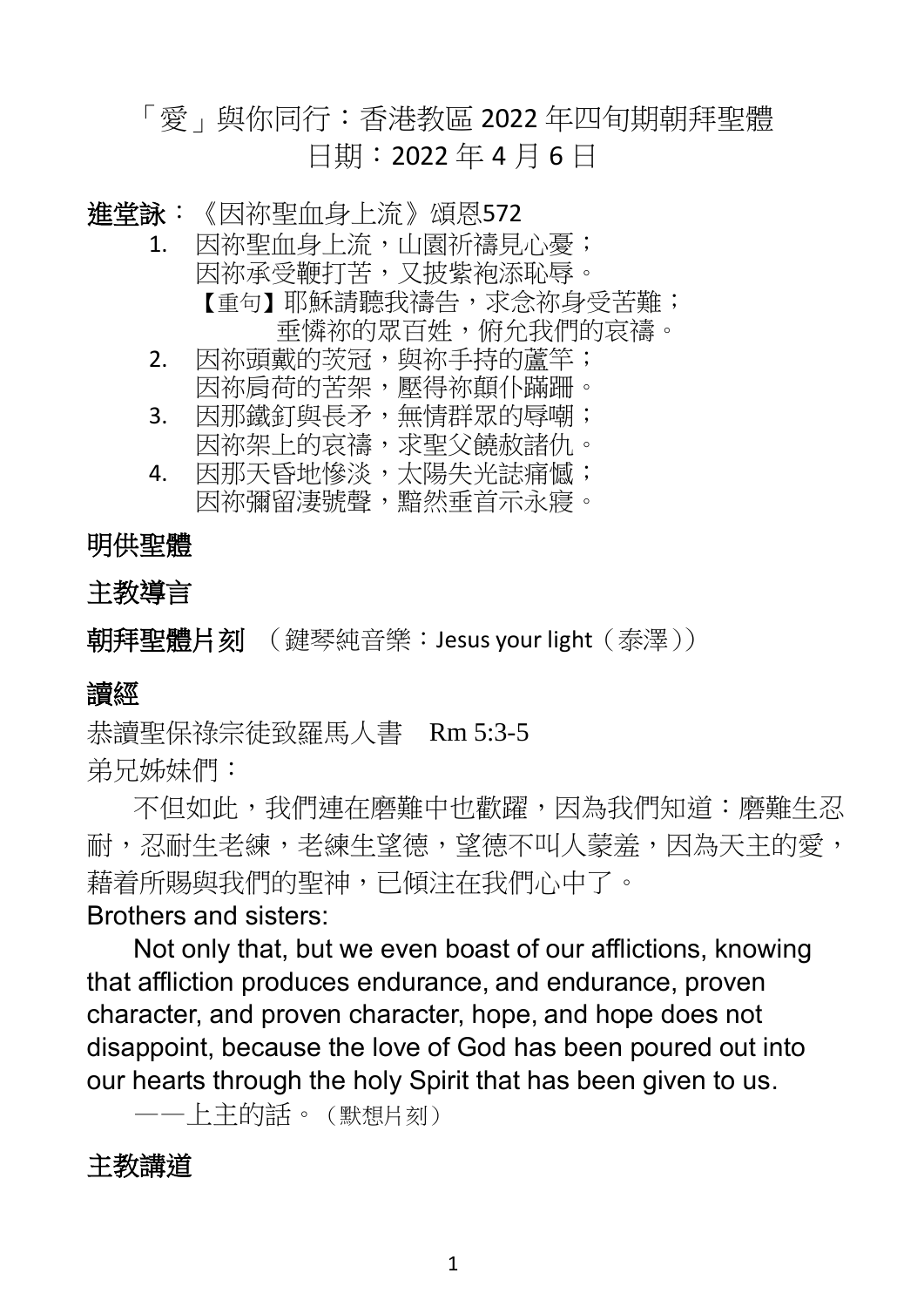# 歌詠: "Amazing Grace"

- 1. Amazing Grace, how sweet the sound That saved a wretch like me I once was lost, but now am found Was blind but now I see
- 2. T'was Grace that taught my heart to fear And Grace, my fears relieved How precious did that Grace appear The hour I first believed
- 3. Through many dangers, toils and snares We have already come T'was Grace that brought us safe thus far And Grace will lead us home

# 玫瑰經

- ⚫ 周主教帶出祈禱意向
	- 光明一端:耶穌在約但河受洗 The Baptism in the Jordan. 天主經、聖母經十遍、光榮經
		- 花地瑪禱詞:我的耶穌,請寬恕我們的罪過,救我們免 地獄永火。求你把眾人的靈魂,特別是那些最需要你憐 憫的靈魂,領到天國裏去。

● 周主教帶出祈禱意向

光明二端:耶穌參加加納婚宴 The wedding feast of Cana.

天主經、聖母經十遍、光榮經

花地瑪禱詞:我的耶穌,請寬恕我們的罪過,救我們免 地獄永火。求你把眾人的靈魂,特別是那些最需要你憐 憫的靈魂,領到天國裏去。

● 周主教帶出祈禱意向

光明三端:耶穌宣講天國福音 The proclamation of the kingdom of God. 天主經、聖母經十遍、光榮經

> The Fatima Prayer: O my Jesus, forgive us our sins, save us from the fires of hell, and lead all souls to Heaven, especially those in most need of Thy mercy.

● 周主教帶出祈禱意向

光明四端:耶穌大博爾山顯容 The Transfiguration.

天主經、聖母經十遍、光榮經

花地瑪禱詞: 我的耶穌,請寬恕我們的罪過,救我們 免地獄永火。求你把眾人的靈魂,特別是那些最需要你 憐憫的靈魂,領到天國裏去。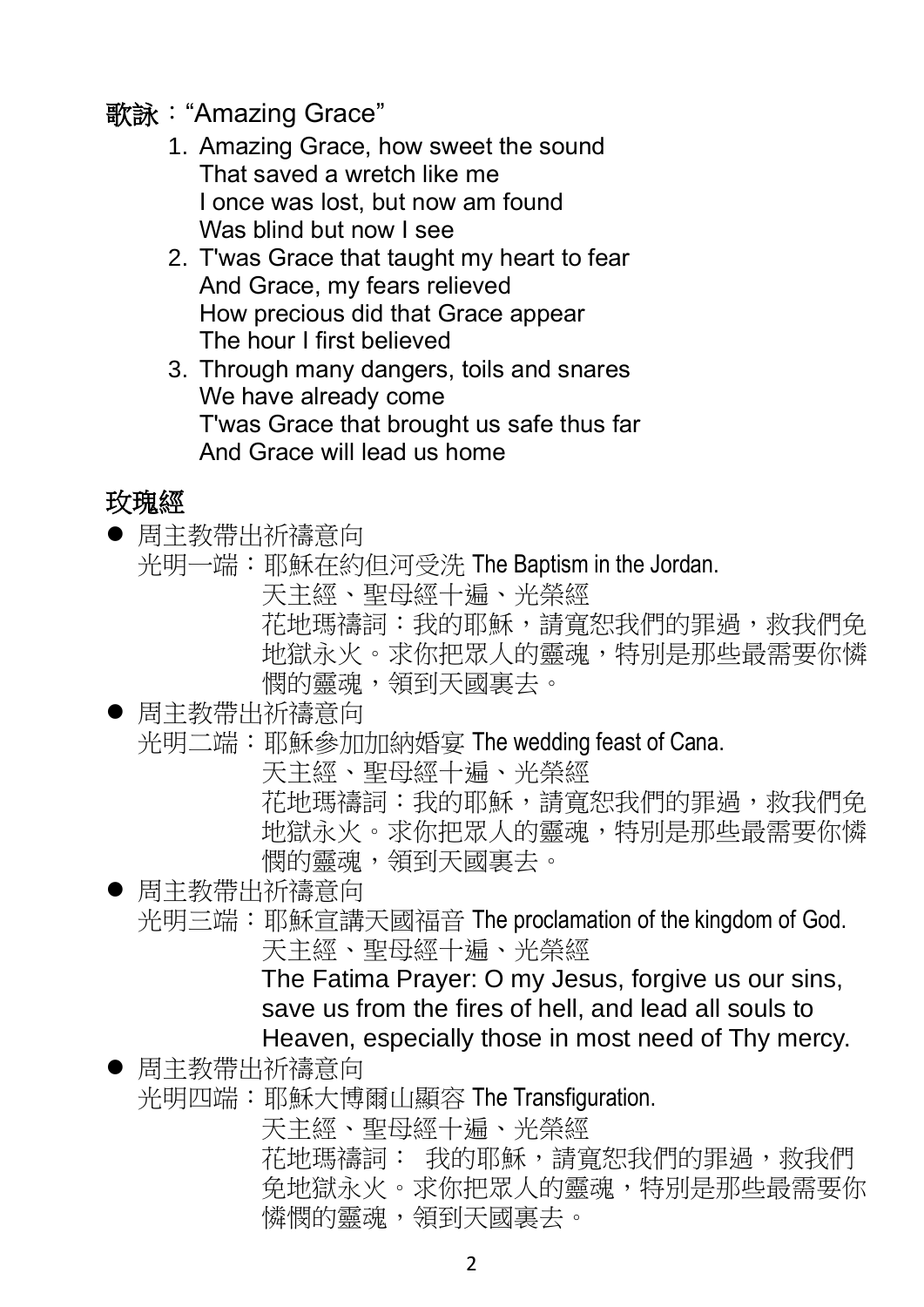### ● 周主教帶出祈禱意向

光明五端:耶穌建立聖體聖事 The institution of the Eucharist.

天主經、聖母經十遍、光榮經

The Fatima Prayer: O my Jesus, forgive us our sins, save us from the fires of hell, and lead all souls to Heaven, especially those in most need of Thy mercy.

#### 又聖母經

萬福母后!仁慈的母親,我們的生命,我們的甘飴,我們的希望。 厄娃子孫,在此塵世,向你哀呼;在這涕泣之谷,向你嘆息哭求。 我們的主保,求你回顧,憐視我們,一旦流亡期滿,使我們得見你 的聖子、萬民稱頌的耶穌。

童貞瑪利亞,你是寬仁的、慈悲的、甘飴的! 天主聖母,請為我們祈求,使我們堪受基督的恩許。亞孟。

**靜默祈禱** (鍵琴音樂:祢深知我要走的路 (泰澤))

### 為烏克蘭祈禱文

主啊,你是歷史的主宰,也是我們最仁慈的上主。 你永遠不樂於見到人命損傷和我們的心碎。 請聆聽我們的祈禱,並派遣你的聖神來感動那些變 硬的心和渴望治療的心!亞孟!

聖體降福 (437 皇皇聖體 第五、六段,439 讚美天主)

皇皇聖體

- 5. 皇皇聖體尊高無比,我們俯首致欽崇; 古教舊禮已成陳蹟,新約禮儀繼聖功; 五官之力有所不及,應由信德來補充。 6. 讚美聖父讚美聖子,歡欣踴躍來主前;
	- 歌頌救主凱旋勝利,頌揚主德浩無邊。
	- 聖神發自聖父聖子,同尊同榮同威嚴。亞孟。
- 主禮:主,你賜給我們天國的食糧。
	- 眾:它給我們帶來了喜樂。
- 主禮:請眾同禱。

主,你在這奇妙的聖事內,留給了我們受難的紀念;求你 幫助我們,虔誠欽崇你體血的神聖奧蹟,俾能常常領受你 救恩的功效。你永生永王。

眾:亞孟。